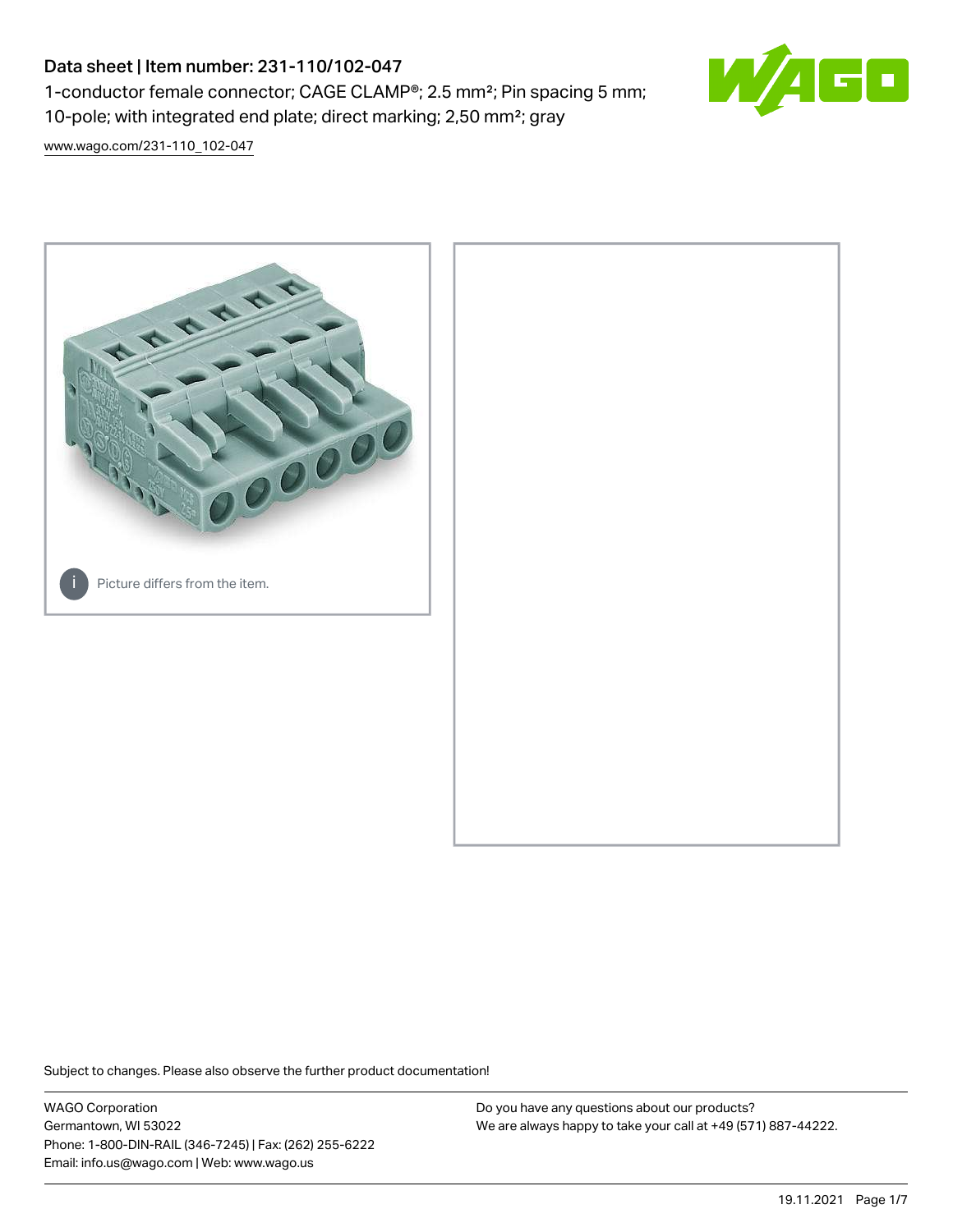

Dimensions in mm

L = pole no. x pin spacing

2- to 3-pole female connectors – one latch only

### Item description

- **Universal connection for all conductor types**
- Easy cable pre-assembly and on-unit wiring via vertical and horizontal CAGE CLAMP<sup>®</sup> actuation  $\blacksquare$
- $\blacksquare$ Integrated test ports
- $\blacksquare$ With coding fingers

Subject to changes. Please also observe the further product documentation! Data

WAGO Corporation Germantown, WI 53022 Phone: 1-800-DIN-RAIL (346-7245) | Fax: (262) 255-6222 Email: info.us@wago.com | Web: www.wago.us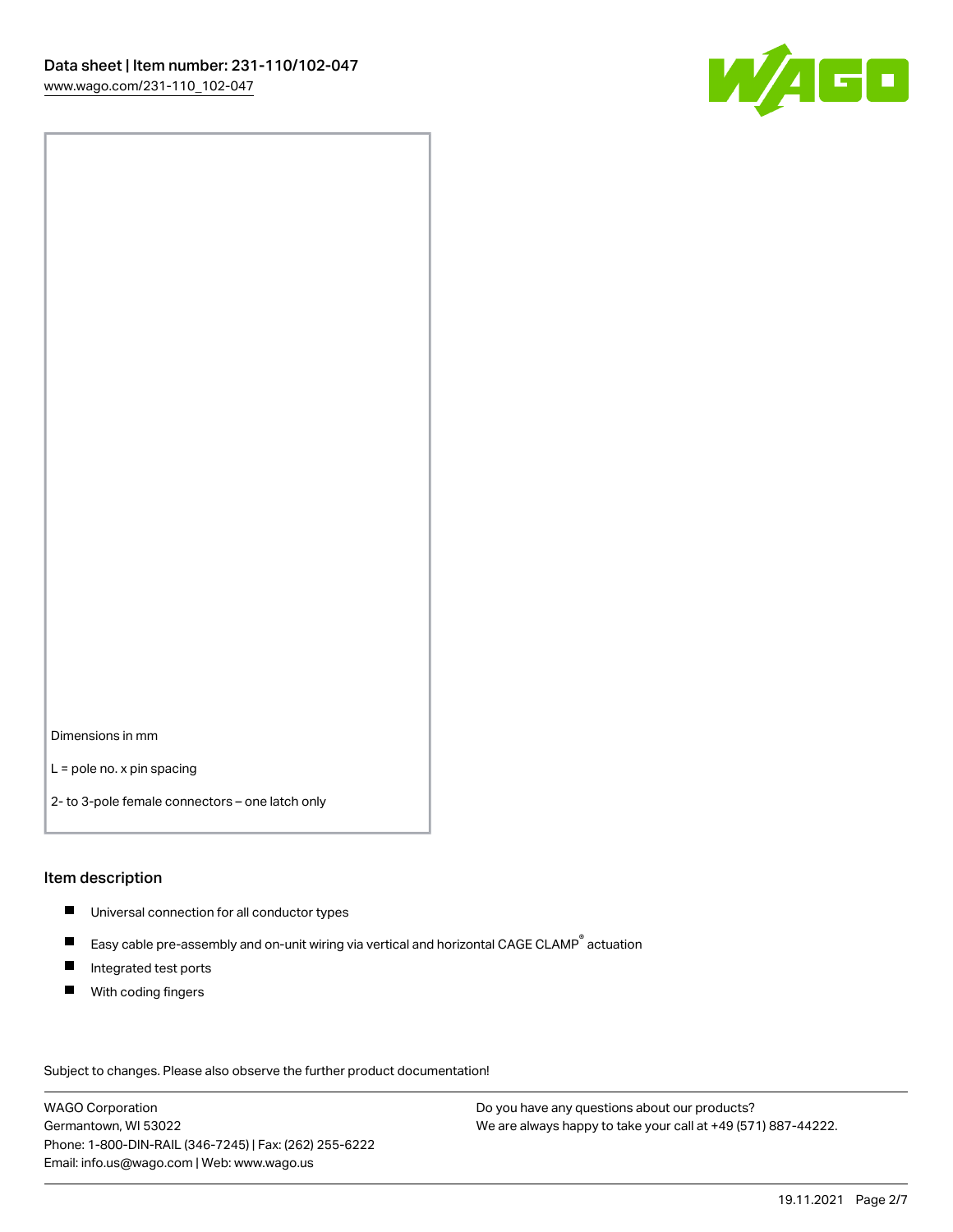

# Data Notes

| Safety information 1 | The MCS-MULTI CONNECTION SYSTEM includes connectors<br>without breaking capacity in accordance with DIN EN 61984. When<br>used as intended, these connectors must not be connected<br>/disconnected when live or under load. The circuit design should<br>ensure header pins, which can be touched, are not live when<br>unmated. |
|----------------------|-----------------------------------------------------------------------------------------------------------------------------------------------------------------------------------------------------------------------------------------------------------------------------------------------------------------------------------|
| Variants:            | Gold-plated or partially gold-plated contact surfaces<br>Other versions (or variants) can be requested from WAGO Sales or<br>configured at https://configurator.wago.com/                                                                                                                                                         |

## Connection data

## Connection 1

| Connection technology                             | CAGE CLAMP <sup>®</sup>                 |
|---------------------------------------------------|-----------------------------------------|
| Actuation type                                    | Operating tool                          |
| Solid conductor                                   | $0.08$ 2.5 mm <sup>2</sup> / 28  12 AWG |
| Fine-stranded conductor                           | $0.082.5$ mm <sup>2</sup> / 28  12 AWG  |
| Fine-stranded conductor; with insulated ferrule   | $0.251.5$ mm <sup>2</sup>               |
| Fine-stranded conductor; with uninsulated ferrule | $0.252.5$ mm <sup>2</sup>               |
| Strip length                                      | 89 mm / 0.31  0.35 inch                 |
| Number of poles                                   | 10                                      |
| Conductor entry direction to mating direction     | 0°                                      |

## Approvals / Certificates

## Country specific Approvals

| Logo          | Approval                               | <b>Additional Approval Text</b> | Certificate<br>name |
|---------------|----------------------------------------|---------------------------------|---------------------|
| <b>R</b><br>፵ | <b>CSA</b><br>DEKRA Certification B.V. | C <sub>22.2</sub>               | 1466354             |

### Ship Approvals

**BUREAU** 

|      |                     |                                 | Certificate |
|------|---------------------|---------------------------------|-------------|
| Logo | Approval            | <b>Additional Approval Text</b> | name        |
|      | BV                  | IEC 60998                       | 11915/D0    |
| 0    | Bureau Veritas S.A. |                                 | BV          |

Subject to changes. Please also observe the further product documentation!

| <b>WAGO Corporation</b>                                | Do you have any questions about our products?                 |
|--------------------------------------------------------|---------------------------------------------------------------|
| Germantown, WI 53022                                   | We are always happy to take your call at +49 (571) 887-44222. |
| Phone: 1-800-DIN-RAIL (346-7245)   Fax: (262) 255-6222 |                                                               |
| Email: info.us@wago.com   Web: www.wago.us             |                                                               |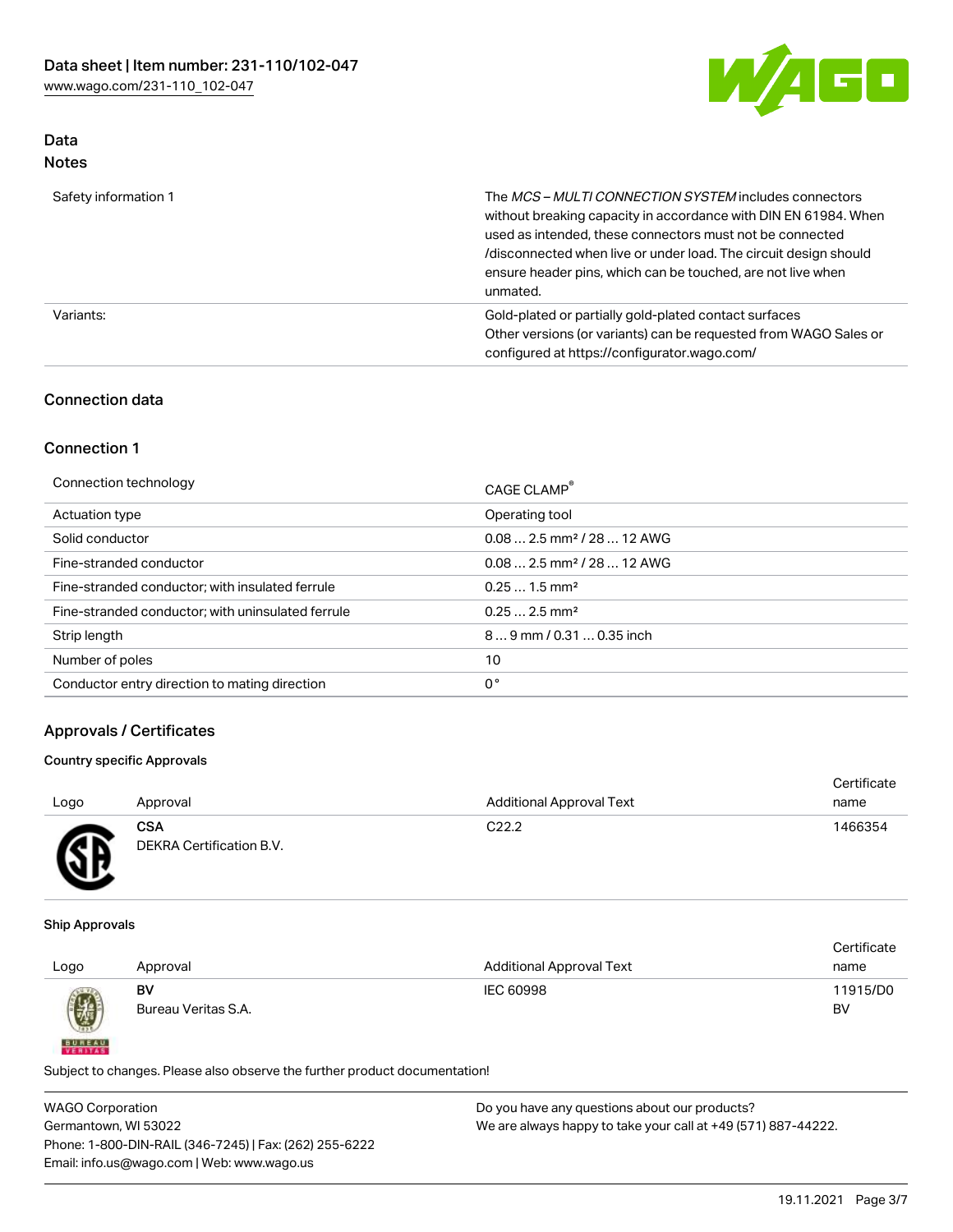

#### UL-Approvals

| Logo     | Approval                             | <b>Additional Approval Text</b> | Certificate<br>name |
|----------|--------------------------------------|---------------------------------|---------------------|
| J<br>. . | UL<br>Underwriters Laboratories Inc. | <b>UL 1977</b>                  | E45171              |

### Counterpart

|                                          | Item no.231-610<br>Male connector; 10-pole; Pin spacing 5 mm; gray                                              | www.wago.com/231-610         |  |
|------------------------------------------|-----------------------------------------------------------------------------------------------------------------|------------------------------|--|
|                                          | Item no.231-440/001-000<br>Male header; 10-pole; THT; 1.0 x 1.0 mm solder pin; angled; pin spacing 5 mm; gray   | www.wago.com/231-440/001-000 |  |
|                                          | Item no.231-140/001-000<br>Male header; 10-pole; THT; 1.0 x 1.0 mm solder pin; straight; pin spacing 5 mm; gray | www.wago.com/231-140/001-000 |  |
| <b>Downloads</b><br><b>Documentation</b> |                                                                                                                 |                              |  |
| <b>Additional Information</b>            |                                                                                                                 |                              |  |
| 2019 Apr 3<br>Technical explanations     |                                                                                                                 | Download<br>pdf<br>2.0 MB    |  |

## Installation Notes

Subject to changes. Please also observe the further product documentation!

WAGO Corporation Germantown, WI 53022 Phone: 1-800-DIN-RAIL (346-7245) | Fax: (262) 255-6222 Email: info.us@wago.com | Web: www.wago.us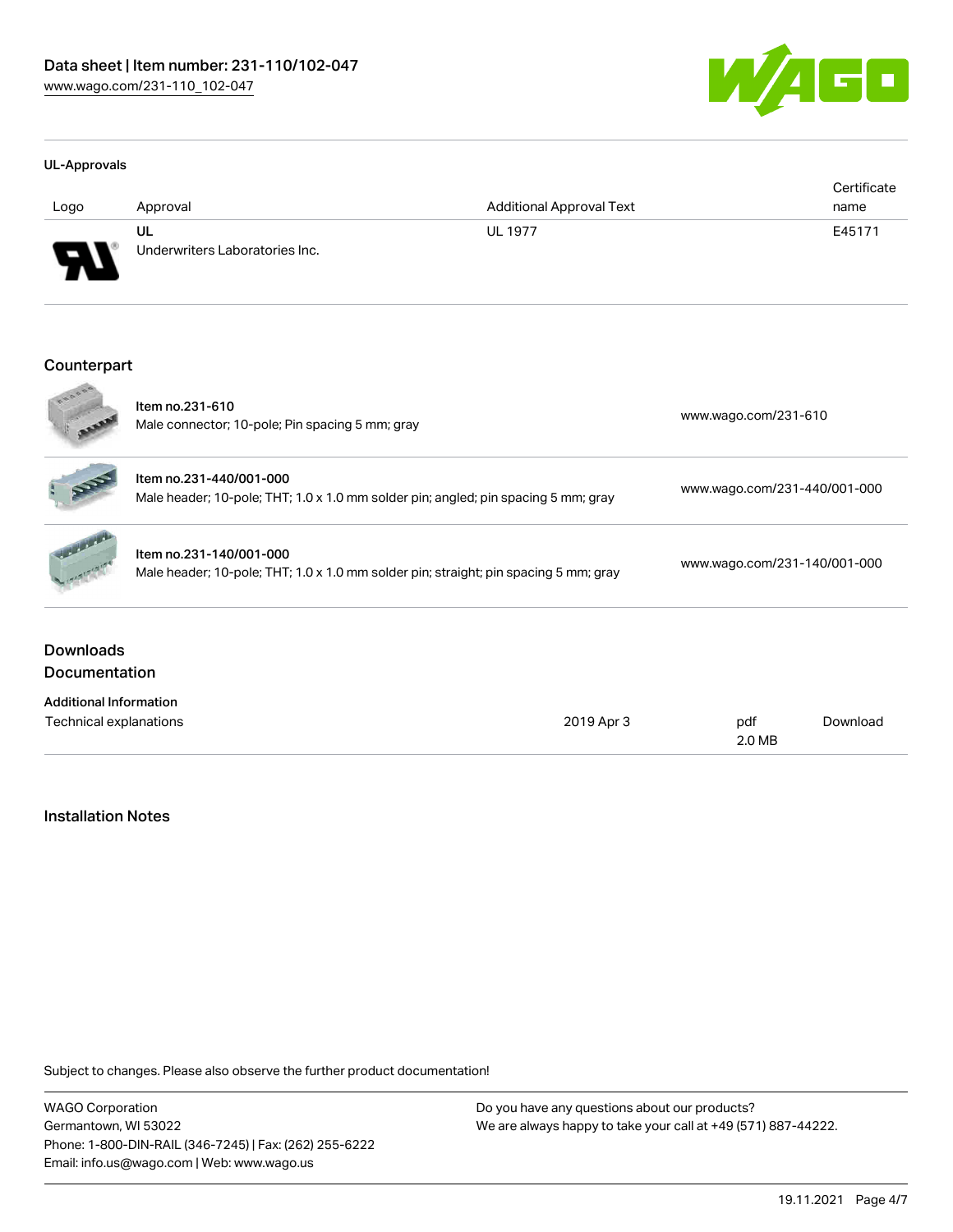



Total pole number for female connectors = pole number for male header

#### Application



Female connectors with a built-in end plate require no extra space, while maintaining the nominal cross-section. This means: Total length of female connectors is reduced to "pole no. x pin spacing"!



Inserting a conductor via 3.5 mm screwdriver – CAGE CLAMP® actuation parallel to conductor entry.



Inserting a conductor via 3.5 mm screwdriver – CAGE CLAMP® actuation perpendicular to conductor entry.



Inserting a conductor into CAGE CLAMP® unit via operating lever (231-291).

Subject to changes. Please also observe the further product documentation!

WAGO Corporation Germantown, WI 53022 Phone: 1-800-DIN-RAIL (346-7245) | Fax: (262) 255-6222 Email: info.us@wago.com | Web: www.wago.us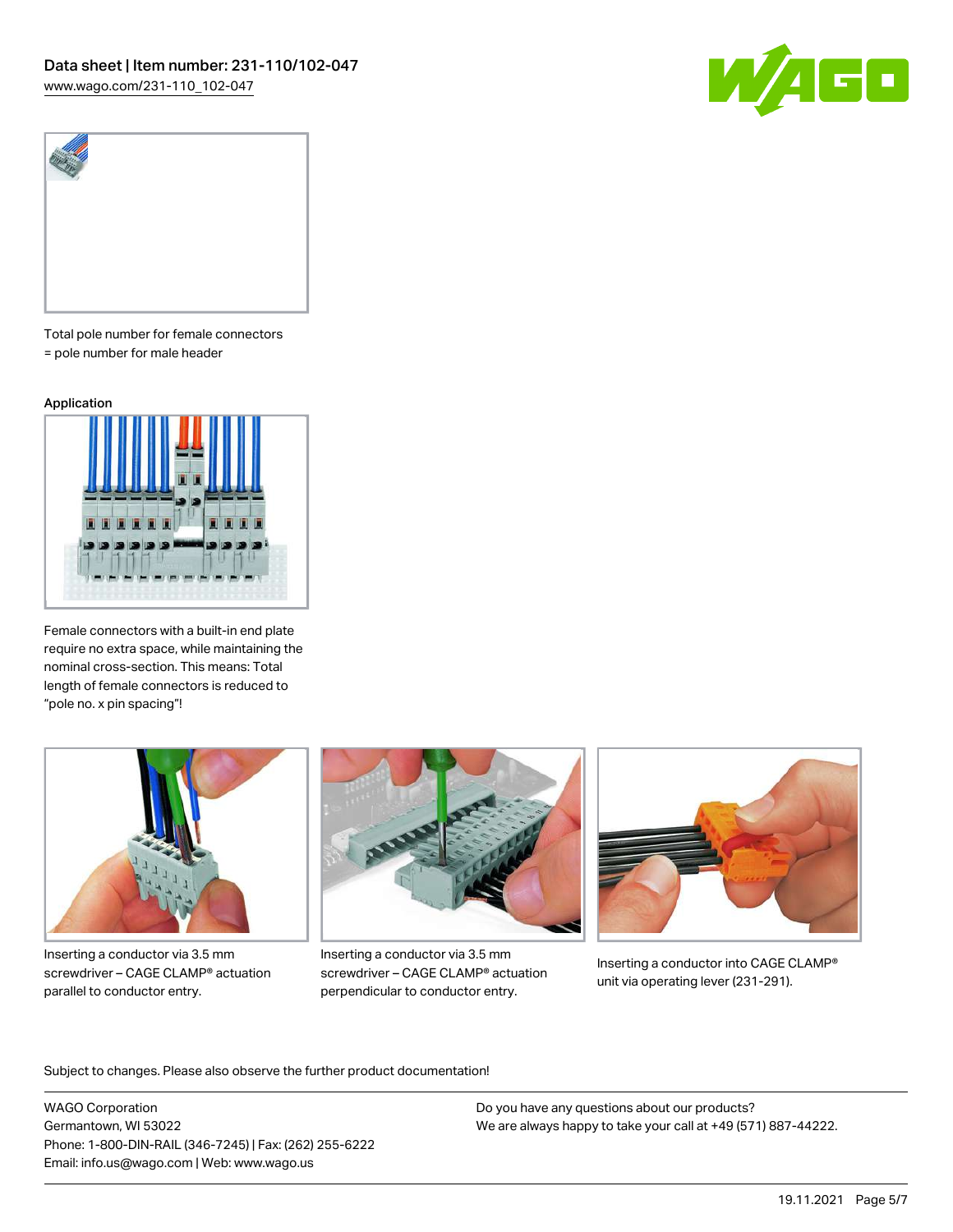



Inserting a conductor via operating tool.



Coding a female connector by removing coding finger(s).



Testing – female connector with CAGE CLAMP®

Integrated test ports for testing perpendicular to conductor entry via 2 or 2.3 mm Ø test plug

#### Installation

Subject to changes. Please also observe the further product documentation!

WAGO Corporation Germantown, WI 53022 Phone: 1-800-DIN-RAIL (346-7245) | Fax: (262) 255-6222 Email: info.us@wago.com | Web: www.wago.us